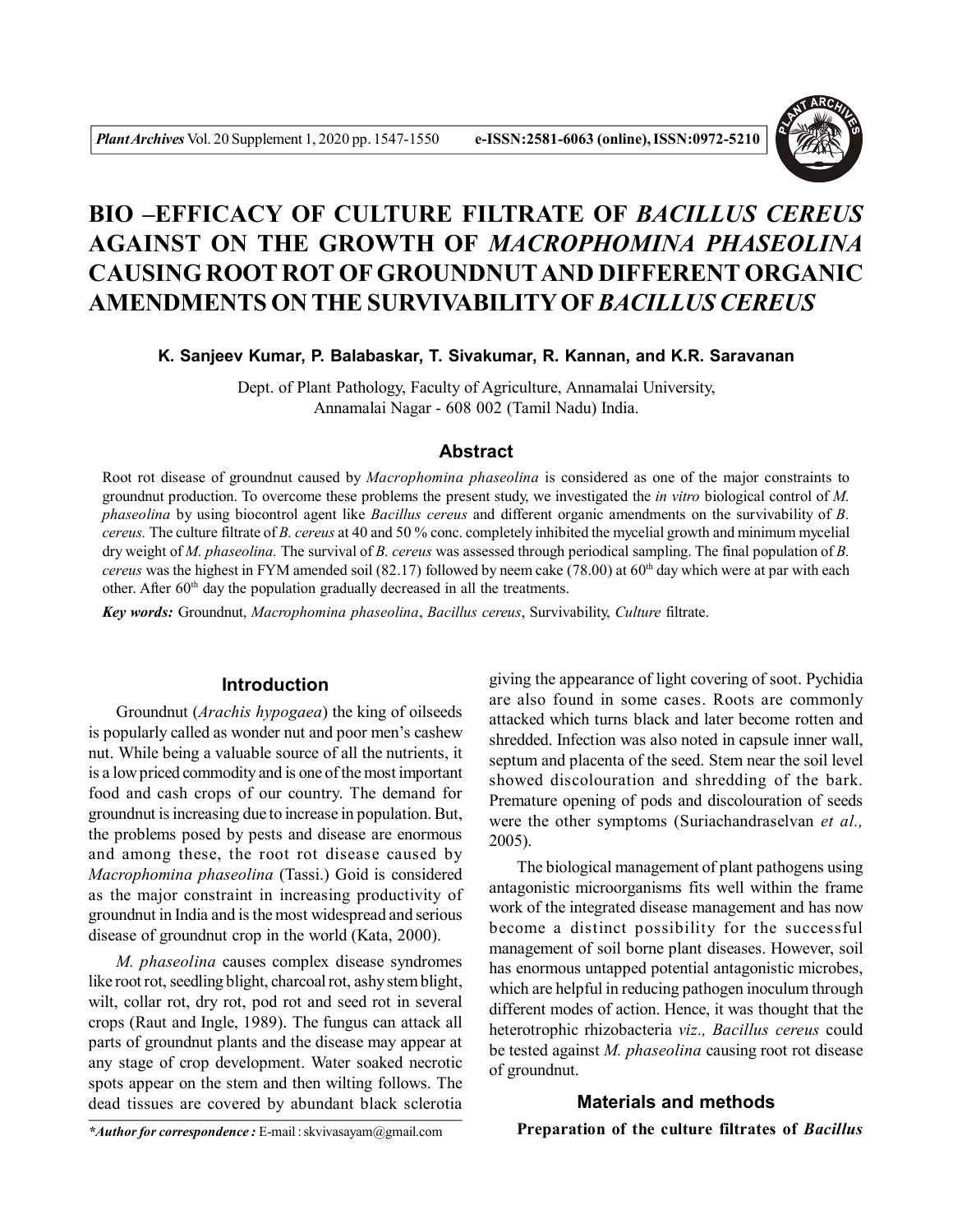#### *cereus*

The *B. cereus* isolate was grown for 10 days at room temperature ( $28 \pm 2$ °C) in Erlenmeyer flasks containing 50 ml of sterilized potato dextrose broth. The cultures were filtered under vacuum through bacteriological filter to remove the cells and the spores and the filtrate thus obtained was used for the studies.

#### **Poisoned food technique (Solid media)**

The culture filtrates of *B. cereus* isolate were incorporated into sterilized PDA medium at 5, 10, 20 and 40 percent conc. by adding the calculated quantity of culture filtrate to the medium by means of a sterile pipette. The PDA medium without the culture filtrate served as control. The flasks were inoculated with nine mm mycelial disc of *M. phaseolina* collected from the periphery of seven days old culture and incubated at room temperature  $(28 \pm 2^{\circ}C)$ . Three replications were maintained for each treatment. The diameter of the mycelial growth (in mm) of *M. phaseolina* was measured when the mycelial growth fully covered the control plates.

## **Poisoned food technique (Liquid media)**

A similar experiment as described above was conducted with incorporation of the culture filtrate in the liquid media. The flasks were incubated for seven days at room temperature ( $28 \pm 2$ °C) and filtered through Whatman No. 42 filter paper under vacuum. Then the bio mass was dried until attaining constant weight in an oven and the mycelial dry weight was recorded in mm.

## **Effect of organic amendments on the survivability of biocontrol agents**

Two hundred g of garden land soil was filled in earthen pots (15 cm dia.). The organic amendments *viz.,* farm yard manure, press mud, poultry manure, neem cake and vermicompost were incorporated in soil at 1% level (w/ w) (Ayyappan, 2005). The conidial suspensions of the antagonists were prepared with adequate CFU and added to soil @ two ml/100g of soil and mixed thoroughly. The pots were maintained inside the glasshouse with judicious, uniform and regular watering. Samples were drawn periodically at 0, 30, 60 and 90 days after incubation and the population of *B. cereus* was assessed using serial dilution technique and appropriate selective medium.

### **Efficacy of organic amendments on plant growth promotion and root rot incidence of groundnut**

A separate pot culture experiment was conducted by incorporating organic amendments @ one per cent level as per the treatment schedule to the sick soil to assess their efficacy on the management of groundnut root rot pathogen and plant growth promotion. Earthen

pots (30 cm dia) were filled with soil at the rate of five kg pot-1 . Each treatment was replicated thrice and a suitable control was also maintained. Required quantity of organic amendments were amended in these pots before 2 weeks of sowing and maintained with sufficient moisture for their decomposition. All the pots were inoculated with *M. phaseolina* multiplied on sand-maize medium @ 5 per cent level soil before one week of sowing except one set of control. Pots of respective experiments were sown with seeds of groundnut TMV-13  $\omega$  five seeds pot<sup>-1</sup>. The pots were maintained in a glass house with need based irrigation and all the agronomic procedures were followed as per the standard protocols. The observations on per cent plant stand; plant growth and disease intensity were recorded at the time of harvest.

# **Results and Discussion**

## **Effect of culture filtrate of** *B. cereus* **on the mycelial growth and mycelial dry weight of** *M. phaseolina*

*In vitro* studies were conducted to find out the effect of culture filtrate of *B. cereus* at different concentrations on the mycelial growth and mycelial dry weight of *M. phaseolina* as described under materials and methods and the results are summarized in Table 1 & 2. The results revealed that, in general increasing trend in per cent inhibition was observed while increasing the concentration of culture filtrates. Among the various conc. of the culture filtrate tested the culture filtrate of *B. cereus* at 40 percent conc. and above completely, inhibited the mycelial growth of *M. phaseolina.* The untreated control completely covered the entire Petri plates.

The results revealed that the flasks inoculated with *M. phaseolina* alone (control) recorded the maximum dry weight whereas, the flask inoculated which *M. phaseolina* plus different concentration of culture filtrate of *B. cereus* recorded significant reduction in the mycelial dry weight. The culture filtrate of *B. cereus* at 40 percent and above completely inhibited the mycelial growth of *M. phaseolina.* Among all concentrations, 10 per cent concentration of the *B. cereus* was found to be the least effective. In general, increasing trend in per cent inhibition was observed while increasing the concentration of culture filtrate from 10 to 50 percent.

The antagonistic activity of *Bacillus* spp. has been reported by many workers. The effectiveness of *B. cereus* against *Fusarinm roseum* var. *sambucinum*, the casual agent of potato dry rot was reported (Sadfi *et al.,* 2001). *Bacillus* strains *viz., B. cous, B. circulans, B. lentus* and two strains of *Bacillus* sp. have suppressed the incidence of bacterial blight caused by *Xanthomonas oryzae* Pv. *oryzae* by more than 50 percent in *indica*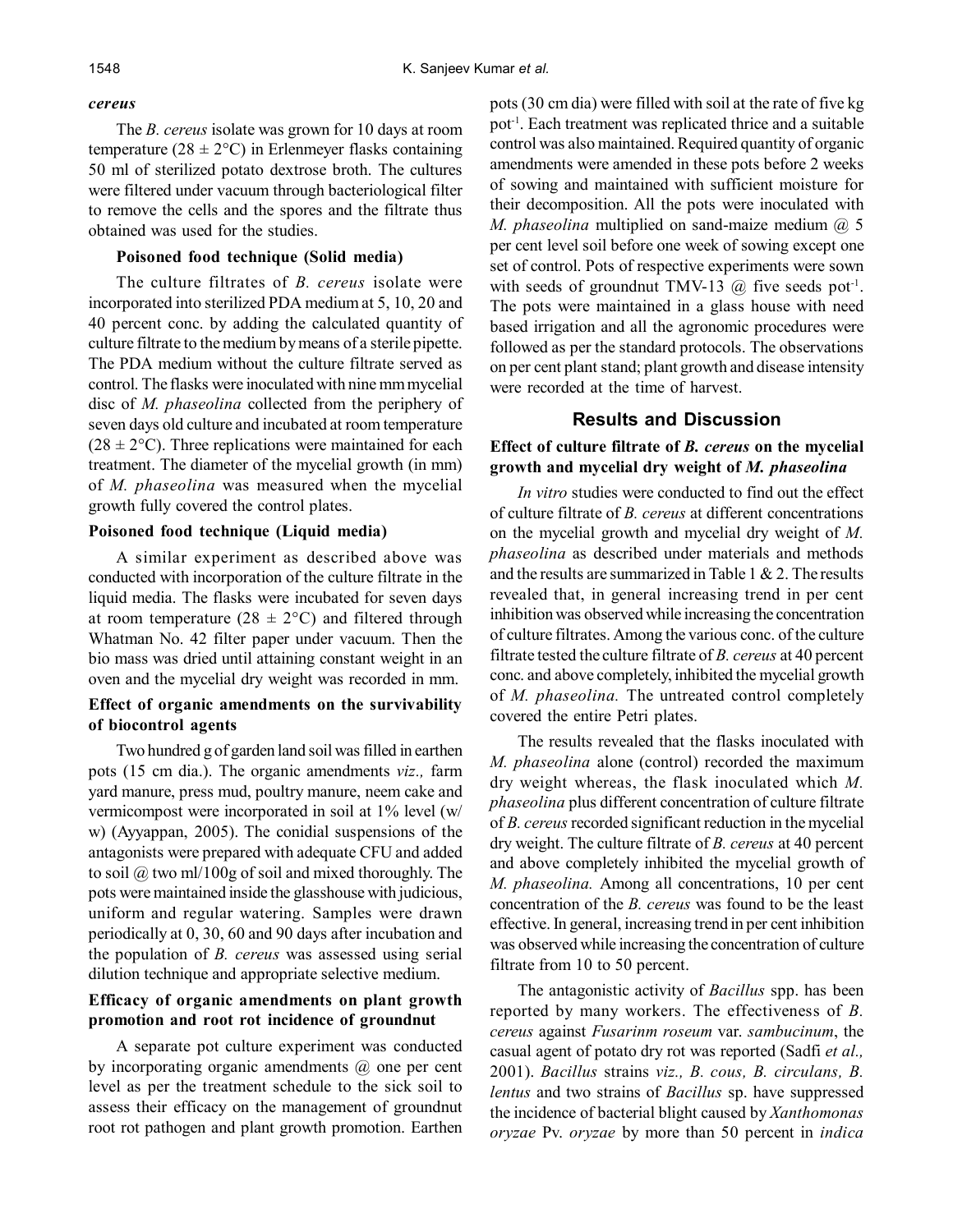rice cultivars (Preetivasudevan *et al.,* 2003). In the present investigation the culture filtrate of *B. cereus* was

**Table 1:** Effect of culture filtrate of *B. cereus* against *M. phaseolina* (Solid media).

| S.  | <b>Concentration of</b> | <b>Mycelial growth</b> | % Decrease   |
|-----|-------------------------|------------------------|--------------|
| No. | culture filtrate        | of pathogen (mm)       | over control |
| I.  | 10                      | 86.00                  | 4.44         |
| 2.  | 20                      | 45.00                  | 50.00        |
| 3.  | 30                      | 38.00                  | 57.77        |
| 4.  | 40                      | 00.00                  | 100.00       |
| 5.  | 50                      | 00.00                  | 100.00       |
| 6.  | Control                 | 90.00                  |              |
|     | SED                     | 2.761                  |              |
|     | $CD (p=0.05)$           | 5.560                  |              |

**Table 2:** Effect of culture filtrate of *B. cereus* against *M. phaseolina* (Poisoned food technique - liquid media).

| S.  | <b>Concentration of</b> | <b>Mycelial dry</b> | % Inhibition |
|-----|-------------------------|---------------------|--------------|
| No. | culture filtrate        | weight of pathogen  | over control |
| I.  | 10                      | 167.36              | 42.75        |
| 2.  | 20                      | 100.70              | 65.78        |
| 3.  | 30                      | 42.29               | 85.62        |
| 4.  | 40                      | 1.20                | 99.59        |
| 5.  | 50                      | 1.05                | 99.64        |
| 6.  | Control                 | 294.28              |              |
|     | SED                     | 0.87                |              |
|     | $(p=0.05)$              | 1.95                |              |

**Table 3:** Effect of certain organic amendments on the survivability of *B. cereus* (Pot culture).

| S.  | <b>Treatments</b> | <b>Sampling period</b> |       |       |       |
|-----|-------------------|------------------------|-------|-------|-------|
| No. |                   | 0                      | 30    | 60    | 90    |
| 1.  | <b>FYM</b>        | 62.05                  | 69.24 | 82.17 | 64.30 |
| 2.  | Pressmud          | 52.28                  | 62.50 | 69.60 | 54.12 |
| 3.  | Neem cake         | 60.78                  | 64.75 | 78.00 | 60.15 |
| 4.  | Vermicompost      | 59.78                  | 61.69 | 70.38 | 54.35 |
| 5.  | Poultry manure    | 60.65                  | 68.70 | 72.30 | 57.05 |
| 6.  | Control           | 52.35                  | 58.38 | 65.45 | 40.59 |
|     | <b>SED</b>        | 0.532                  | 1.736 | 4.562 | 1.552 |
|     | $CD(p=0.05)$      | 1.069                  | 3.490 | 9.169 | 3.119 |

**Table 4:** Effect of organic amendments on the incidence of root rot and soil along with a food base survived more biometrics of groundnut (pot culture).

| S.               | <b>Treatments</b> | Germina-     | Shoot le-   | Root le- | Root rot                     | Percent |
|------------------|-------------------|--------------|-------------|----------|------------------------------|---------|
| N <sub>0</sub> . |                   | tion $(\% )$ | $ngth$ (cm) |          | ngth (cm) incidence decrease |         |
| 1.               | <b>FYM</b>        | 84.96        | 12.70       | 12.20    | 38.75                        | 35.65   |
| 2.               | Pressmud          | 80.00        | 10.00       | 10.21    | 42.15                        | 30.00   |
| 3.               | Neem cake         | 84.25        | 12.60       | 12.24    | 40.00                        | 33.57   |
| 4.               | Vermicompost      | 82.60        | 11.78       | 11.87    | 41.25                        | 31.50   |
| 5.               | Poultry manure    | 81.21        | 9.97        | 11.05    | 44.25                        | 26.51   |
| 6.               | Control           | 79.46        | 8.86        | 6.72     | 60.22                        |         |
|                  | <b>SED</b>        | 0.304        | 0.030       | 0.010    | 1.015                        |         |
|                  | $CD (p=0.05)$     | 0.611        | 0.060       | 0.020    | 2.130                        |         |

found to be highly inhibitory to the *M. phaseolina* radial growth in solid and liquid media. The quantity and quality of inhibiting substances present in the culture filtrate of *B. cereus* and different mechanism of actions might be attributed as the reason for the enhanced inhibitory action against the test pathogen.

Some strains of *B. cereus* produce antibiotics able to suppress fungal diseases of the rhizopshere (Milner *et al.,* 1996). *B. subtilis* was known to produce extra cellular antibiotics that were inhibitory to some plant pathogens (Podile *et al.,* 1988). *Bacillus* sp. produce also a range of other metabolites including chitinases and other cell wall-degrading enzymes (Sadfi *et al.,* 2001), volatiles (Fiddman and Rossal, 1994) and compounds which elicit plant resistances, mechanisms (Kehlenbeck *et al.,* 1994). Thus, our study demonstrated that the mycelial inhibition occurred due to production of appropriate, deleterious antifungal metabolites by *B. cereus* which caused growth inhibition of *M. phaseolina*.

#### **Effect of different organic amendments on the survivability of** *B. cereus* **(pot culture)**

The survival of *B. cereus* was assessed through periodical sampling. The final population of *B. cereus* was the highest in FYM amended soil (82.17) followed by neem cake (78.00) at  $60<sup>th</sup>$  day which were at par with each other. After  $60<sup>th</sup>$  day the population gradually decreased in all the treatments. The lowest population of *B. cereus* was observed in pressmud (69.60) amended soil. The population showed decreasing trend upon increase in sampling period (Table 3). Alagarsamy *et al.* (1987) observed a stimulated level of antagonist population in soils amended with organic matter. Krishnamoorthy and Bhaskaran (1990) reported about the beneficial effect of FYM, neem cake, saw dust and tamarind compost to *T. harzianum* when applied to soil. A similar increase in population in soil applied with soybean residue was also observed (Myriam and Fernandez, 1992). Lewis and Papavizas (1984) clarified that the antagonists applied to

> efficiently than devoid of food base. These earlier reports lend support to the present findings.

## **Effect of organic amendments on the plant growth parameters and root rot incidence of groundnut TMV 13 (pot culture)**

The data on the effect of various treatments with organic amendments on the growth parameters and root rot incidence were recorded in Table 4. All the treatments had significantly increased the growth parameters